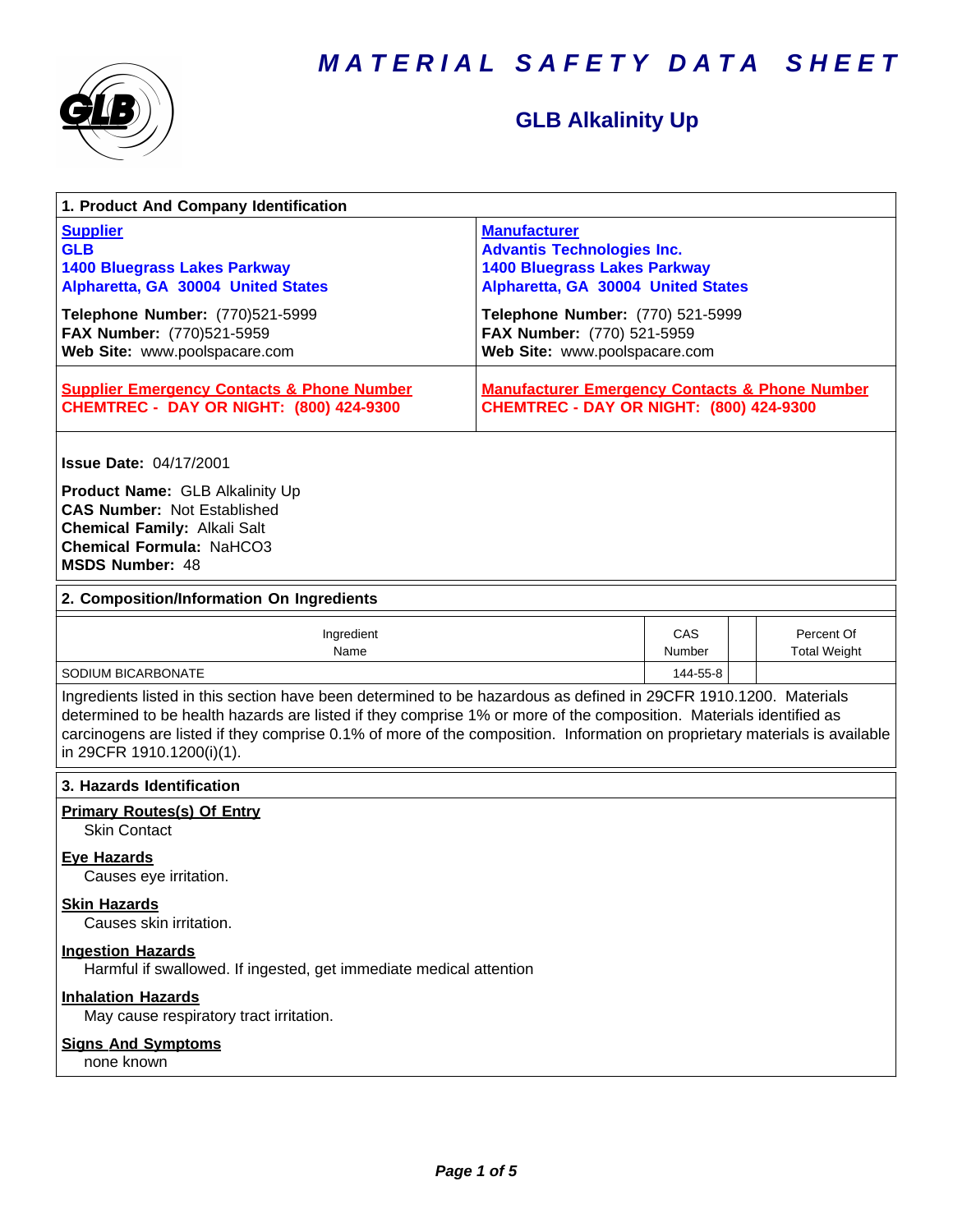## **GLB Alkalinity Up**

### **First Aid (Pictograms)**



### **4. First Aid Measures**

#### **Eye**

In case of contact, hold eyelids apart and immediately flush eyes with plenty of water for at least 15 minutes. Consult Physician.

### **Skin**

Wash the affected area under tepid running water using a mild soap.

### **Ingestion**

INDUCE VOMITING. Drink large amounts of water. Contact a physician or poison control.

### **Inhalation**

If inhaled, remove to fresh air.

### **Fire Fighting (Pictograms)**



### **5. Fire Fighting Measures**

**Flash Point:** N/A°F **Flammability Class:** NOT FLAMMABLE

### **Extinguishing Media**

Use the appropriate extinguishing media for the surrounding fire.

### **Fire Fighting Instructions**

Firefighters should wear self-contained breathing apparatus and full protective gear. This material is used as a dry powder extinguishing agent for all classes of fires

### **6.Accidental ReleaseMeasures**

Sweep up and remove immediately. Collect and dispose.

### **7. Handling And Storage**

### **Handling And Storage Precautions**

Keep out of reach of children. Do not store with acids. Keep containers tightly closed. Store material in a cool and dry place.

### **Handling Precautions**

Avoid contact with eyes.

### **Storage Precautions**

Keep away from acids. Store in a cool dry place.

### **Work/Hygienic Practices**

Use safe chemical handling procedures suitable for the hazards presended by this material.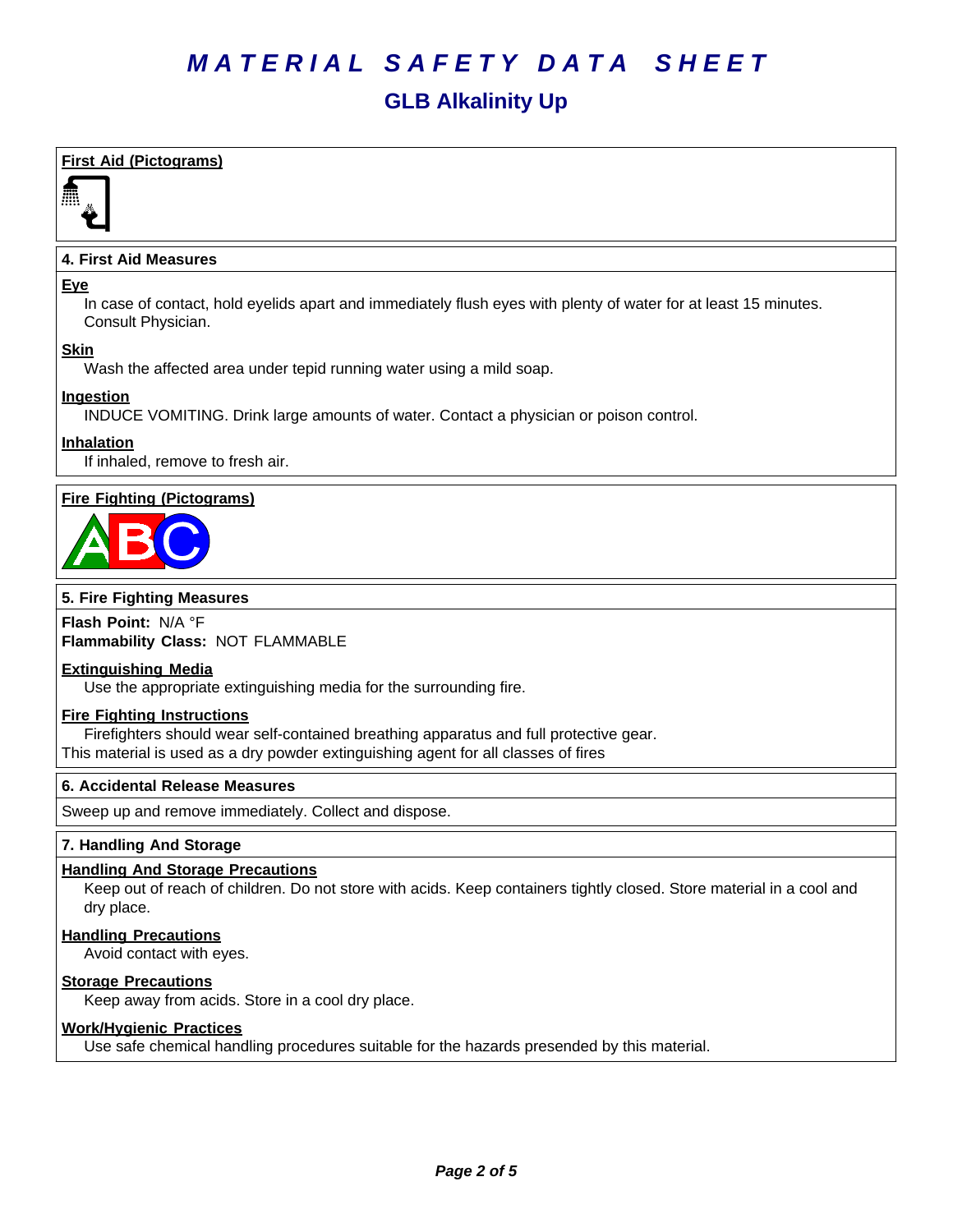## **GLB Alkalinity Up**

| 8. Exposure Controls/Personal Protection                                                                                                                                                                                                                                                                                                                                                                                                             |                                                                                     |
|------------------------------------------------------------------------------------------------------------------------------------------------------------------------------------------------------------------------------------------------------------------------------------------------------------------------------------------------------------------------------------------------------------------------------------------------------|-------------------------------------------------------------------------------------|
| <b>Engineering Controls</b>                                                                                                                                                                                                                                                                                                                                                                                                                          |                                                                                     |
| Use with adequate general and local exhaust ventilation.                                                                                                                                                                                                                                                                                                                                                                                             |                                                                                     |
| <b>Eye/Face Protection</b><br>Safety glasses with side shields or goggles recommended.                                                                                                                                                                                                                                                                                                                                                               |                                                                                     |
| <b>Skin Protection</b><br>Chemical-resistant gloves.                                                                                                                                                                                                                                                                                                                                                                                                 |                                                                                     |
| <b>Respiratory Protection</b>                                                                                                                                                                                                                                                                                                                                                                                                                        | None normally required. If dust accumulation is a problem a dust mask is suggested. |
| 9. Physical And Chemical Properties                                                                                                                                                                                                                                                                                                                                                                                                                  |                                                                                     |
| Appearance<br><b>White Granules</b>                                                                                                                                                                                                                                                                                                                                                                                                                  |                                                                                     |
| Odor<br>None                                                                                                                                                                                                                                                                                                                                                                                                                                         |                                                                                     |
| <b>Chemical Type: Mixture</b><br><b>Physical State: Solid</b><br>Melting Point: DECOMPOSES °F<br><b>Boiling Point: DECOMPOSES °F</b><br>Percent Volitales: NOT APPLICABLE<br>Percent VOCs: NOT APPLICABLE<br>Vapor Pressure: NOT APPLICABLE<br>Vapor Density: NOT APPLICABLE<br>pH Factor: 8.5 At a Concentration Of 1% SOLUTION IN WATER<br>Solubility: 9.6G/100ML AT 20C IN WATER<br>Viscosity: NOT APPLICABLE<br>Evaporation Rate: NOT APPLICABLE |                                                                                     |
| 10. Stability And Reactivity<br><b>Stability: Stable</b>                                                                                                                                                                                                                                                                                                                                                                                             |                                                                                     |
| Hazardous Polymerization: Will not occur                                                                                                                                                                                                                                                                                                                                                                                                             |                                                                                     |
| <b>Conditions To Avoid (Stability)</b><br><b>High Humidity Causes Caking</b>                                                                                                                                                                                                                                                                                                                                                                         |                                                                                     |
| <b>Incompatible Materials</b><br>All Acids                                                                                                                                                                                                                                                                                                                                                                                                           |                                                                                     |
|                                                                                                                                                                                                                                                                                                                                                                                                                                                      |                                                                                     |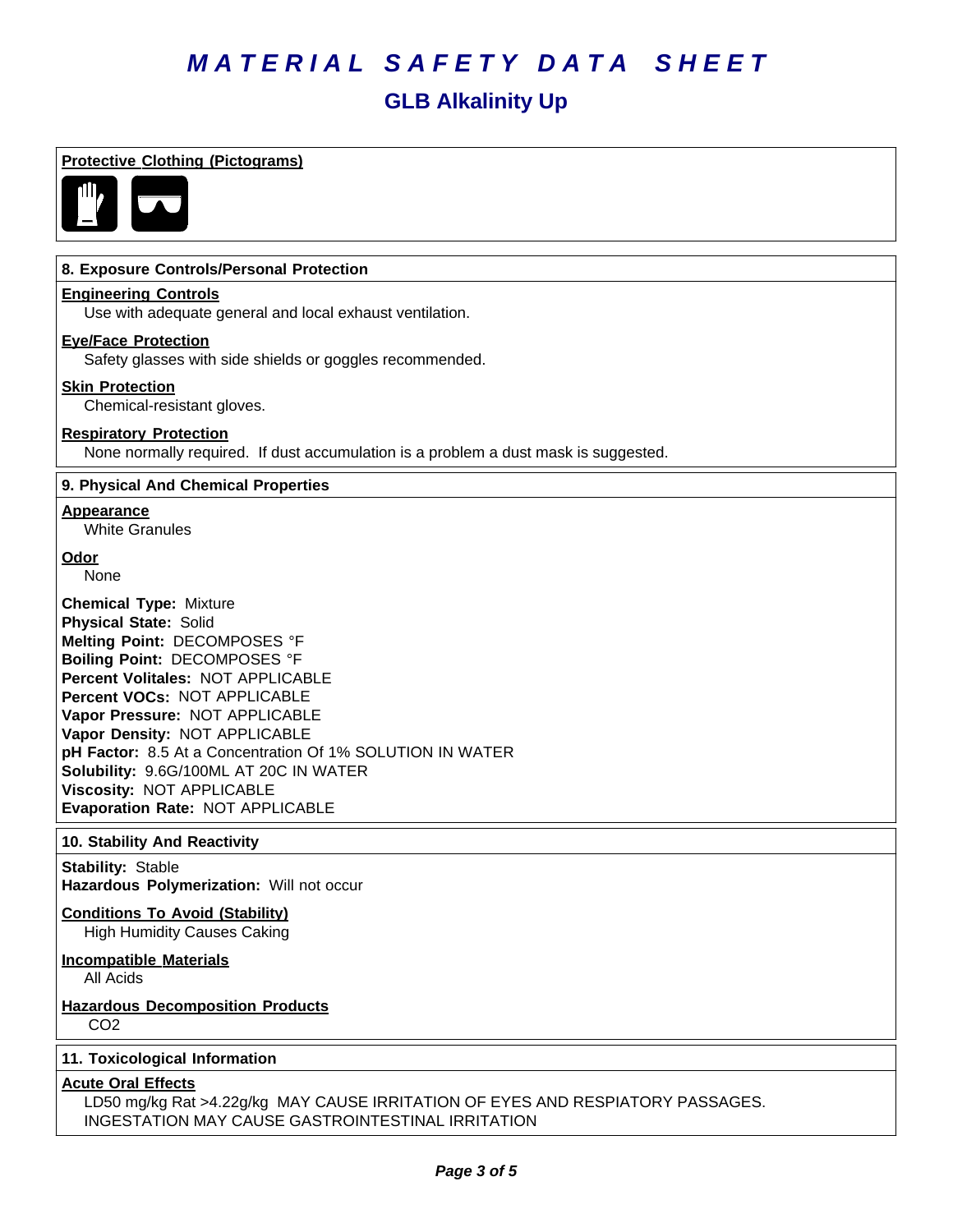### **GLB Alkalinity Up**

### **12. Ecological Information**

No Data Available...

#### **13. Disposal Considerations**

Dispose in accordance with applicable federal, state and local government regulations.

#### **14. Transport Information**

**Proper Shipping Name** NOT REGULATED

**Hazard Class** NOT REGULATED

## **Secondary Hazard Class**

NOT REGULATED

### **DOT Identification Number** NONE

**DOT Shipping Label** NOT ASSIGNED

**Freight Class** NOT REGULATED

#### **Packaging Requirements** NOT REGULATED

### **15. Regulatory Information**

### **State Regulations**

Sodium Bicarbonate is considered a hazardous waste in California

### **Canadian Regulatory Information**

Class D, Div 2b - Poisonous or Infectious Material: other toxic effects

| <b>NFPA</b> | <u>HMIS</u>         |  |
|-------------|---------------------|--|
| n           | <b>HEALTH</b>       |  |
|             | <b>FLAMMABILITY</b> |  |
|             | <b>REACTIVITY</b>   |  |
|             | PERSONAL PROTECTION |  |

**16. Other Information**

**Revision/Preparer Information MSDS Preparer: JHW3 This MSDS Superceeds A Previous MSDS Dated: 07/26/2000**

#### **Disclaimer**

Although reasonable care has been taken in the preparation of this document, we extend no warranties **and make no representations as to the accuracy or completeness of the information contained therein, and assume no responsibility regarding the suitablility of this information for the user's intended** purposes or for the consequences of its use. Each individual should make a determination as to the **suitability of the information for their particular purposes(s).**